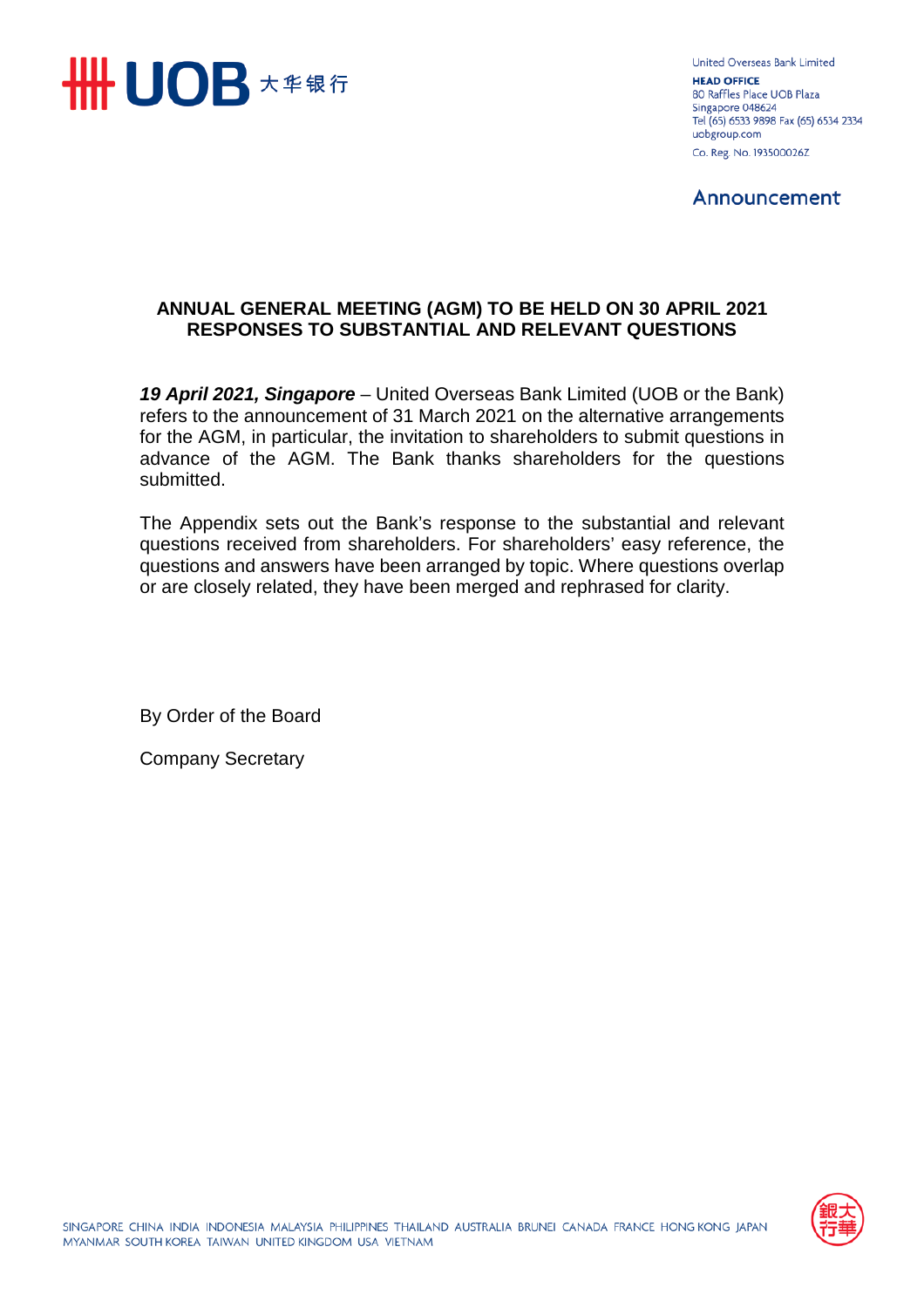# **Responses to Shareholders' Questions**

## **Outlook and Strategy**

## **1. What is the outlook for 2021-22, especially in relation to the geographies in which UOB operates?**

Overall, we expect a strong economic recovery in 2021 as economic activities pick up and business and consumer sentiments improve, following the sharp gross domestic product contraction across various economies in 2020.

The outlook is largely dependent on each country's ability to roll out mass vaccination programmes effectively so as to normalise economic activities and to enable the re-opening of borders. However, countries and regions such as Singapore, Vietnam and Greater China, which have been able to contain COVID-19 cases more effectively in the local community, should see a faster pace of recovery vis-a-vis other Southeast Asia countries, which may only see growth picking up in the second half of 2021 or 2022.

## **2. What are UOB's plans for growth in the coming years and to increase market share?**

Our customer-focused regional strategy to capture opportunities that will drive ASEAN's growth in a sustainable manner include the following:

- Sharpening our Wholesale Banking strategy and sector specialisation capabilities across the region to focus on seven sectors that drive ASEAN economic growth and its connectivity with Greater China. We help businesses advance responsibly and support initiatives in line with national sustainability development plans through our comprehensive Sustainable Finance frameworks;
- Creating wealth and investment solutions incorporating environmental, social and governance considerations for ASEAN's burgeoning middle class. We continue with our omni-channel strategy to deepen our relationship with our customers, leveraging our digital platforms and ecosystem partnerships to scale our presence in ASEAN; and
- Riding the digitalisation wave through responsible innovation by attracting, serving and enabling customers:
	- o We launched TMRW ASEAN's first mobile-only digital bank in Indonesia, our second market, a year after introducing it in Thailand. This enables us to scale our retail business across ASEAN, especially for young families and young professionals; and
	- $\circ$  For our corporate clients, we launched UOB Infinity, a customisable digital banking solution that makes it easier for them to manage their company's finances at a glance and in real time.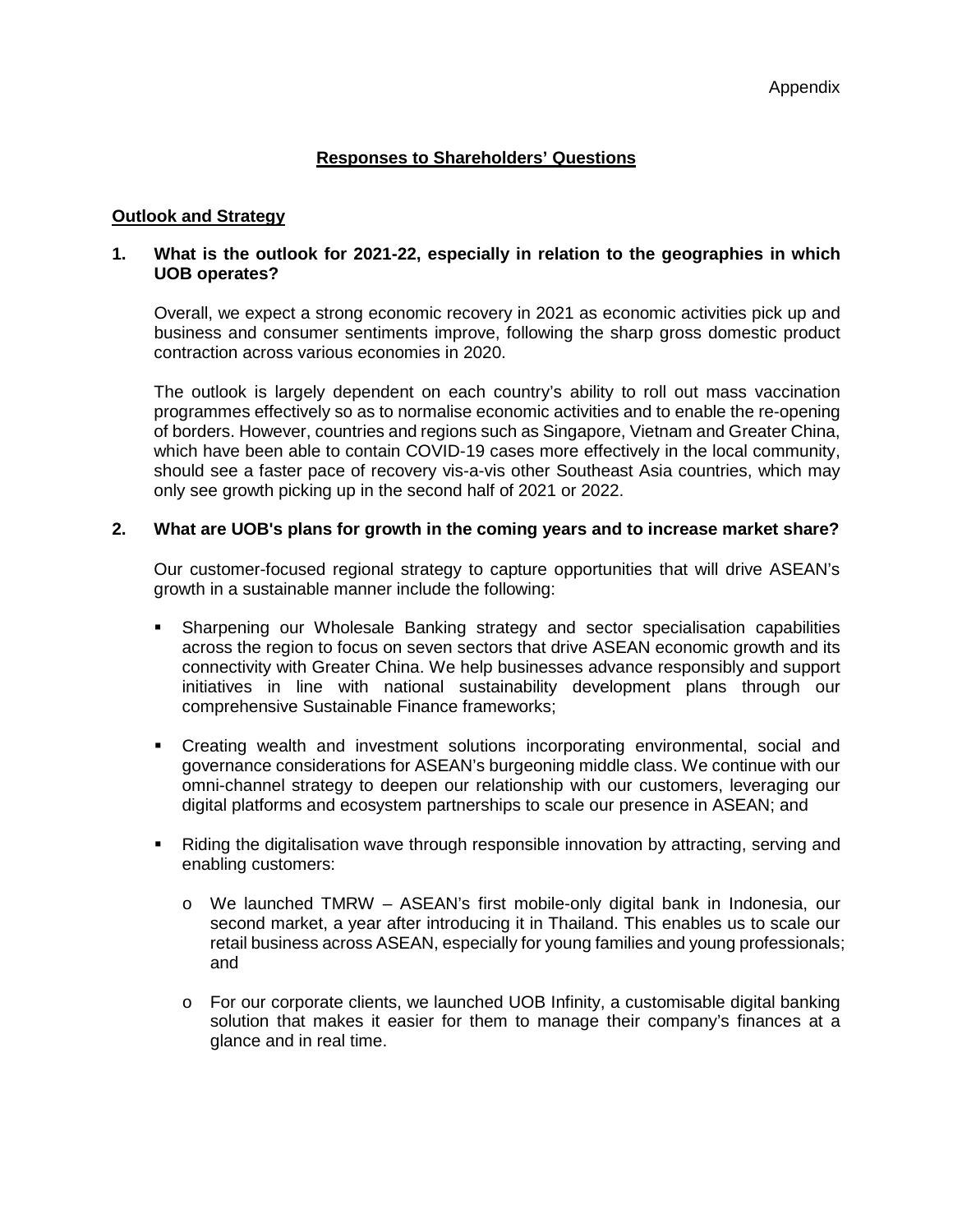#### **3. What are UOB's comparative advantages versus its local bank peers?**

Within ASEAN, UOB has the most extensive regional network among our Singapore peers. Our integrated regional platform enables us to provide customers with a seamless customer experience, faster time to market and more robust risk management and operational efficiency. Building on our strong franchise, UOB is well-placed to serve the rising affluent across the region. The region's connectivity with Greater China enables us to help businesses seize fast-growing cross border opportunities.

We are the first bank in ASEAN to establish a dedicated foreign direct investment advisory team in 2011 which enables us to provide customers with deep market knowledge, local access and regional connectivity. In 2020, we generated more than \$1 billion in income from our cross-border business.

# **4. Why is UOB focusing on ASEAN and which ASEAN countries would UOB further scale its franchise and why?**

ASEAN is one of the most promising regions for growth. In terms of demographics, it has one of the world's fastest-growing and youngest consumer bases with about 150 million people in its burgeoning middle class. In terms of economic growth, geopolitical dynamics and supply chains shifts are likely to reinforce the link between ASEAN and Greater China. For the first time in 2020, ASEAN became China's largest trading partner, and China remains ASEAN's largest trading partner for 12 years in a row.

COVID-19 has accelerated digital adoption and we successfully launched our award-winning Digital Bank TMRW in Indonesia, acquiring new customers digitally. TMRW has been prioritised for countries with bigger populations, lower banking penetration and high growth potential such as Thailand, Indonesia and Vietnam. By 2025, we hope to acquire three to five million customers as we scale and expand across ASEAN, our focus region for Retail business.

Our Wholesale Banking strategy is to focus on sectors that drive ASEAN economic growth and its connectivity with Greater China. Among the Southeast Asian markets, Vietnam has emerged as a favoured manufacturing hub as part of companies' strategy for a more resilient supply chain in light of geopolitical dynamics. We are in a sweet spot as the only Singapore bank in Vietnam to have a subsidiary. Our expanded collaboration with the country's Foreign Investment Agency in 2020 is expected to facilitate investments into key sectors such as sustainable energy, manufacturing, infrastructure, healthcare and technology.

# **5. Does UOB intend to pursue any mergers and acquisitions (M&A) in the future?**

The Bank takes a long-term perspective and focuses on growth drivers that are sustainable. For M&A opportunities, we will invest only in what we believe are right for the long term. In the near term, the base case is for growth to be driven organically. Nonetheless, we are always open to considering appropriate acquisition opportunities with a strategic fit and at the right price.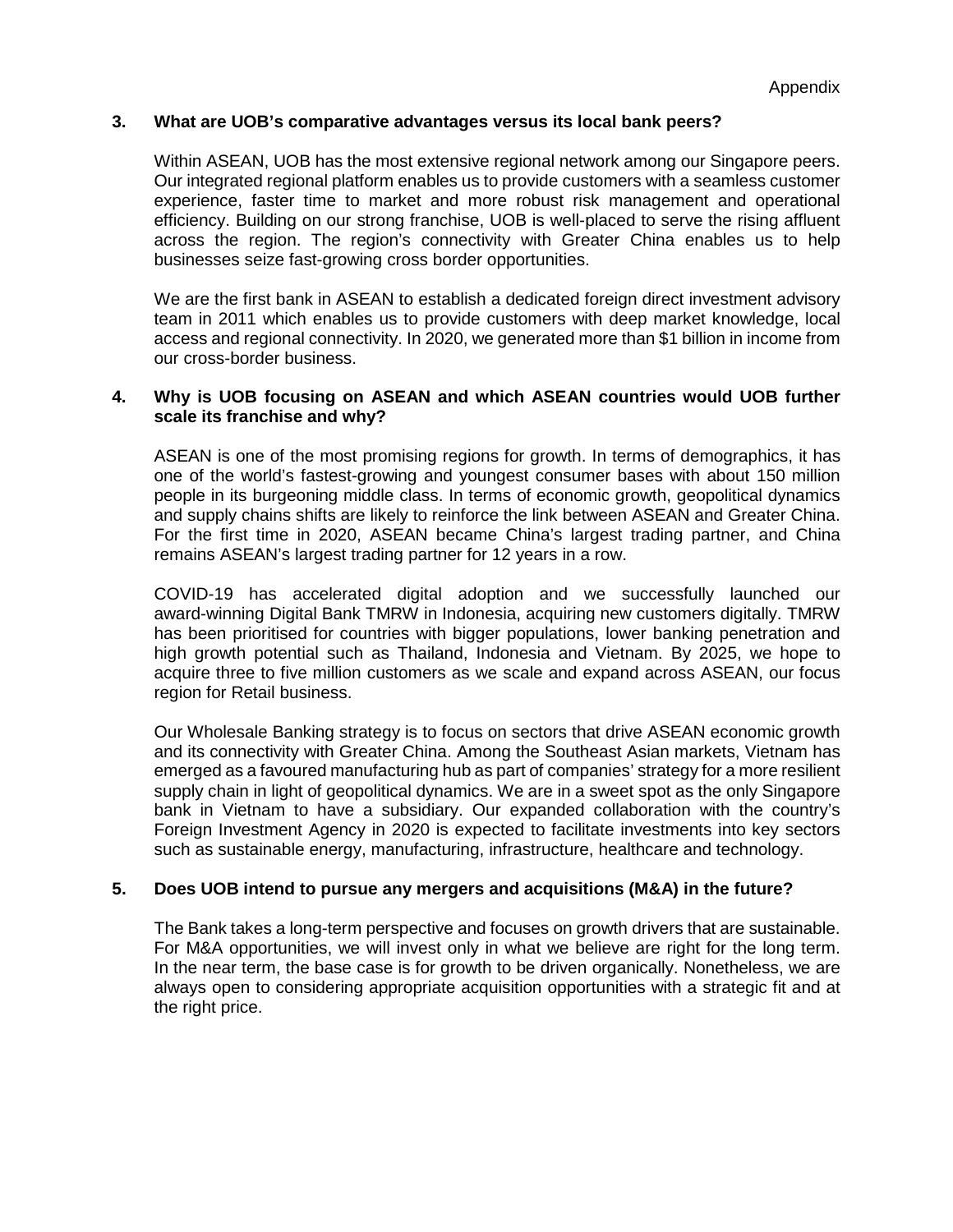#### **6. Please provide an update on the impact of the military coup in Myanmar on UOB's business and operations.**

The Group's operations in Myanmar are relatively small, with only one bank branch and a United Overseas Insurance (UOI) representative office. We are monitoring the developments closely. We continue to support our clients' banking needs and do so in full compliance with local and international rules and regulations. There is no new or incremental exposure other than supporting or renewing existing clients' requirements.

We have also put in place additional security measures for our people on the ground and are in constant contact with them to keep them informed of what they can do to minimise the risk to their personal safety.

# **Digital**

# **7. What are UOB's wealth management strategy and expected enhancement in services?**

Our wealth management strategy focuses on the mass affluent segment with the long term goal of wealth protection. Our value proposition is anchored on personalised advisory and Risk-First approach to help customers understand the potential risks of any investment before considering the returns. We want to help customers achieve sustainable growth for their wealth based on their financial goals.

In line with our omni-channel strategy to engage our customers both offline and online for their wealth management needs, customers can purchase products digitally via UOB Mighty or through their relationship managers:

- Our relationship managers use digital tools, such as our Portfolio Advisory Tool which taps historical market data to simulate portfolio performance against investment objectives.
- For customers who wish to access equities, we offer unit trusts that invest in equities or notes that sell options on underlying equities, which is commensurate with their risk appetite.
- Customers can also purchase insurance with just a few clicks and a simple health declaration rather than a full medical check.

We continue to enhance our customers' wealth management experience and will be announcing more self-serve digital solutions in the coming months as part of our omni-channel strategy.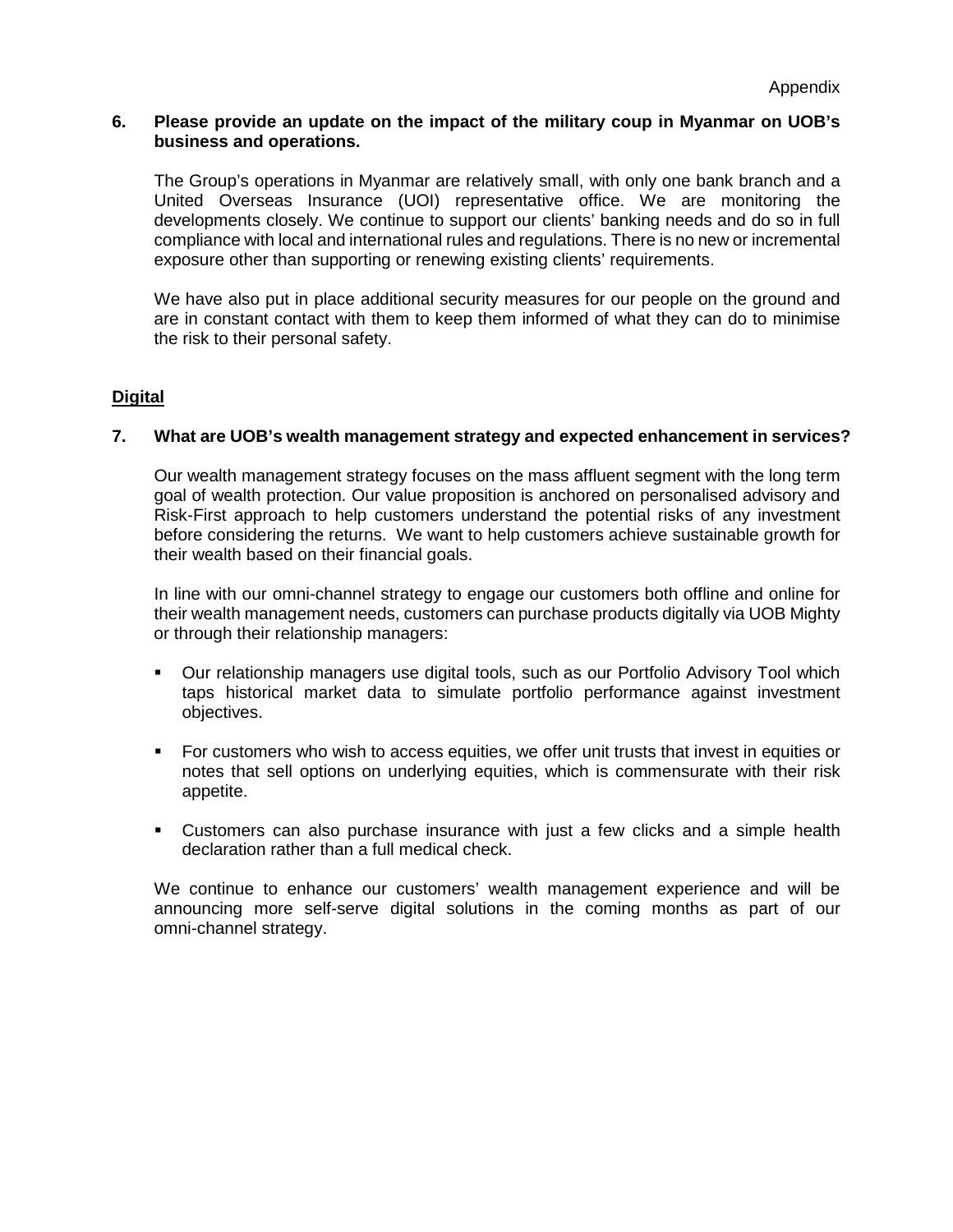## **8. Does the proliferation of payment systems and e-wallets pose a threat to the bank's credit and debit card business?**

The Bank has been in the forefront of digital payments, continuously innovating banking by embedding digital solutions into consumer lifestyles. These include building payment partnership ecosystems and using technology such as APIs to enable payments in partner apps. We also leverage data and analytics to provide contextual offers and personalised offerings via UOB Mighty and other touchpoints.

While more individuals are using digital payments, most are still funding them through credit and debit cards. As such, we do not foresee any near term impact. Nonetheless, we will continue to monitor developments closely and innovate to meet our customers' lifestyle needs.

# **9. What is UOB's digital banking strategy especially for SMEs?**

Digital is at the core of the Bank's strategy. We continue to invest in our technology capabilities from AI, data analytics and robotic process automation to cloud computing to make banking seamless, simpler, smarter and safer for our customers.

Through our omni-channel approach, we offer our customers choices in how they wish to bank with us. With more customers relying on their mobile devices for daily transactions, we offer a range of progressive digital banking solutions, including mobile banking apps, to attract and to serve our customers in innovative ways. These solutions include:

- UOB Mighty: our all-in-one mobile banking app available in Malaysia, Singapore and Thailand;
- TMRW: ASEAN's first mobile-only digital bank for the region's digital generation, available in Thailand and Indonesia;
- **UOB** Infinity: our new digital banking service for our corporate clients to manage their day-to-day banking transactions in a simple and personalised manner; and
- UOB BizSmart: an integrated suite of business solutions that help our small business customers automate their day-to-day administrative processes for better productivity.

We also collaborate with our ecosystem partners to help SMEs access the technology needed for their digital transformation. Our initiatives include:

- launching FinLab Online, a digital learning platform which helps SMEs and start-ups to develop digitalisation strategies and business operating solutions;
- helping retail SMEs access digital solutions through our partner, Synagie, in order for them to access multiple online e-commerce platforms in ASEAN;
- offering the SME Leadership Academy, a customised online video series in collaboration with Google Singapore, helping the country's retail, travel and food & beverage (F&B) industries to accelerate digital transformation;
- collaborating with F&B digital solutions providers to help F&B SMEs in Singapore and Malaysia expand their client reach through online storefronts; and
- partnering with SourceCode, a technology solutions provider in Thailand, to help SMEs in the hospitality and property rental sectors digitalise their business operating models.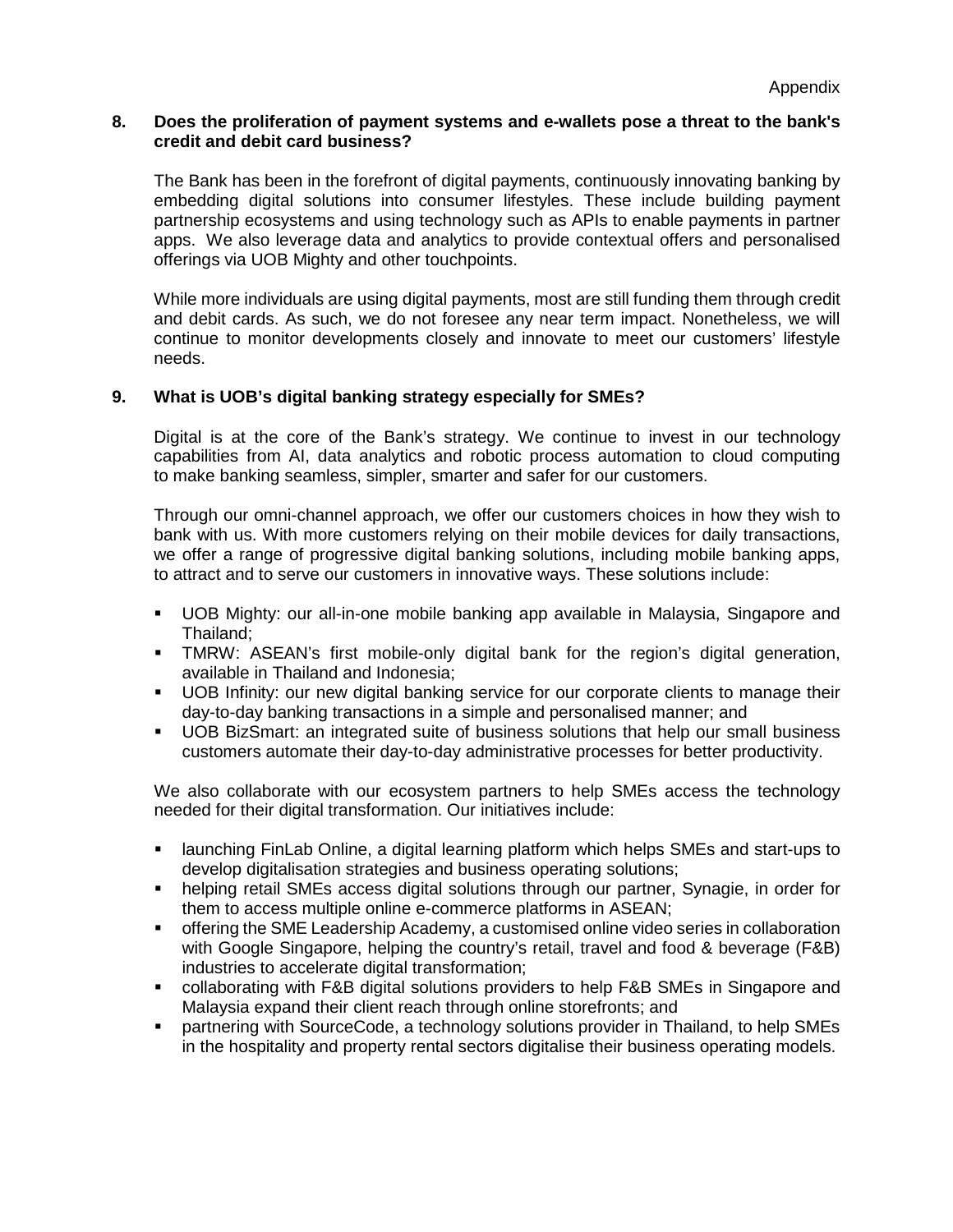## **Financial Performance**

## **10. Lately, UOB's share price has been lagging behind DBS. Please explain why and advise action to be taken.**

We continue to believe in the mid- to long-term growth potential of the region, underpinned by opportunities relating to growing connectivity and rising affluence. We encourage shareholders to take a long-term perspective as we build for the future and continue to invest in the right capabilities and technology to drive transformation and strengthen our regional franchise. These attributes are key to our ability to deliver better returns for our shareholders.

#### **11. What is the meaning of Stage 1 to 3 ECL Allowance and is it mere 'paper loss'? Please provide the breakdown.**

Expected Credit Loss (ECL) is an estimate of the loss that may arise due to the possibility of customers defaulting. The amount of ECL will increase when the likelihood of customer defaulting increases.

Stage 1 to Stage 3 is a method to classify customer default risk from low to high. Stage 1 relates to performing customers, Stage 2 relates to customers showing signs of vulnerability and hence higher likelihood of defaulting and Stage 3 relates to customers that have already defaulted. When combined, Stages 1 to 3 ECL represent the amount of loss the Group may be required to recognise should customers default, classified into different risk buckets.

As Stage 1 and Stage 2 ECL allowances relate to exposures to customers that have not defaulted, this is typically viewed as pre-emptive in nature. Stage 3 ECL, on the other hand, relates to exposures to customers that have already defaulted**.** 

Details of ECL allowance breakdown from Stages 1 to 3 can be found in Note 12 of the Annual Report (page 148).

| S\$ million                             | <b>Year 2020</b> | <b>Year 2019</b> |
|-----------------------------------------|------------------|------------------|
| Stages 1 and 2 ECL allowance            | 916              | 19               |
| Stage 3 ECL allowance (write-back) for: |                  |                  |
| Loans                                   | 679              | 469              |
| <b>Others</b>                           | (5)              | ว                |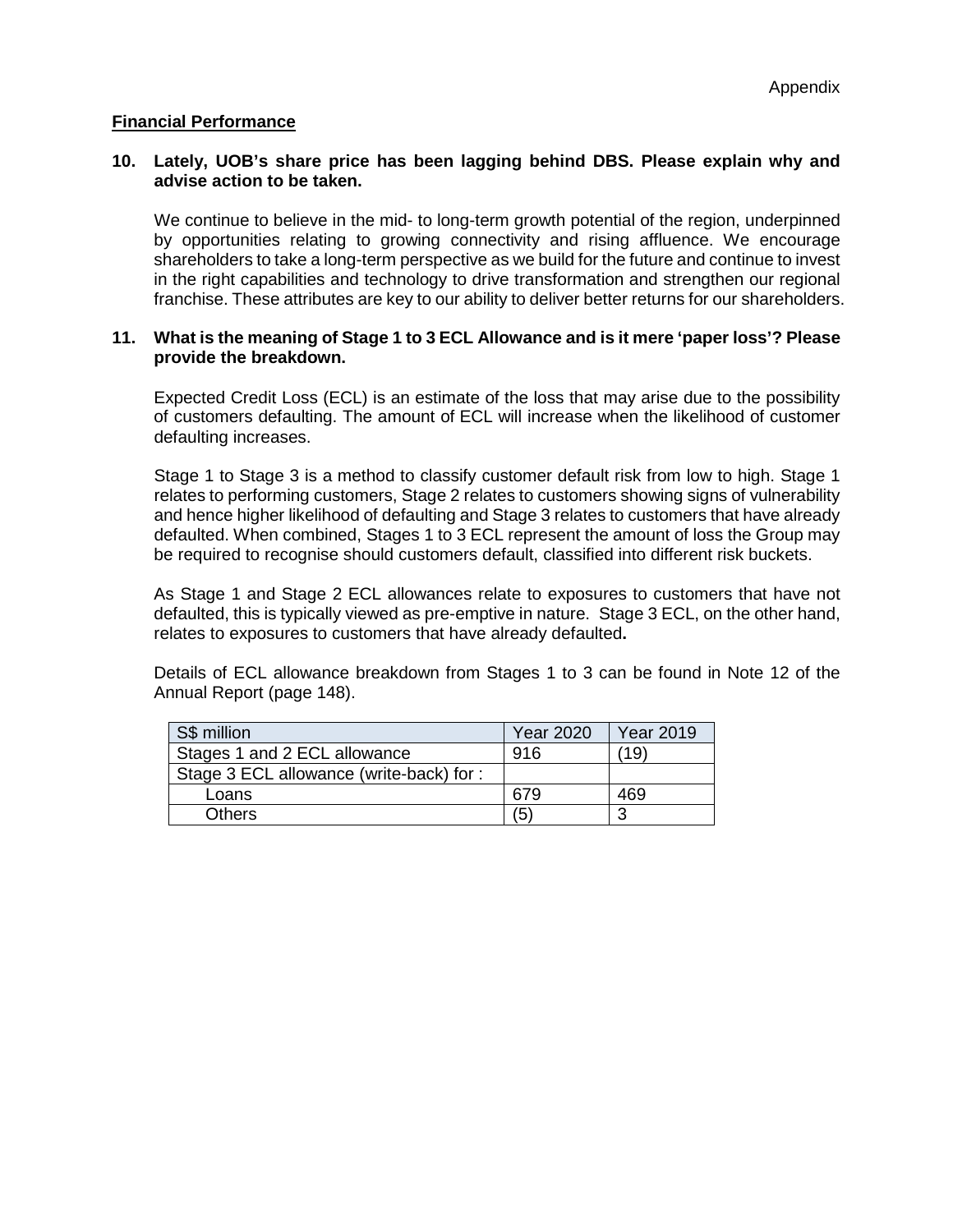# **Asset Quality**

### **12. Given the quick steepening of the US Treasury yield curve, is UOB encountering any stressed loans and is further provisioning for industries hard hit by COVID-19 required?**

We do not expect any material impact on our asset quality due to movements in the UST Yield curve. The account-specific reviews performed in 2020 increased our confidence that our well-collateralised loan portfolio remains heathy and resilient.

The vulnerable exposures identified amounted to \$2 billion, or 0.7% of our loan portfolio, and are mostly well-collateralised. Combined with the fact that pre-emptive provisions were already set aside in 2020, we expect total credit costs for 2021 to decline to around 30 to 40 basis points.

#### **13. I would like to know the percentage of non-performing loans (NPL) for Year 2020 and the forecast for Year 2021.**

Our NPL ratio for FY2020 stood at 1.6%. We expect NPL ratio for FY2021 to be slightly above 2% as support measures taper off progressively this year. We are of the view that the deterioration in asset quality to be manageable given our higher reserve buffers and strong capital position.

#### **Dividends**

## **14. When does UOB expect to resume normal dividend payment to shareholders given that the overall economy is recovering?**

UOB's current dividend payout is in line with the Monetary Authority of Singapore's (MAS) directive of 29 July 2020, where FY2020 dividend per share (DPS) is capped at 60 per cent of FY2019 DPS. The MAS recently informed banks that it will provide an update by July 2021. The Bank intends to resume our 50 per cent dividend payout ratio if the dividend cap is relaxed by MAS.

#### **15. Why doesn't UOB pay quarterly dividends?**

UOB's practice of paying half-yearly dividend takes into account the overall industry norms and prudent capital management. UOB continues to review this on a periodic basis.